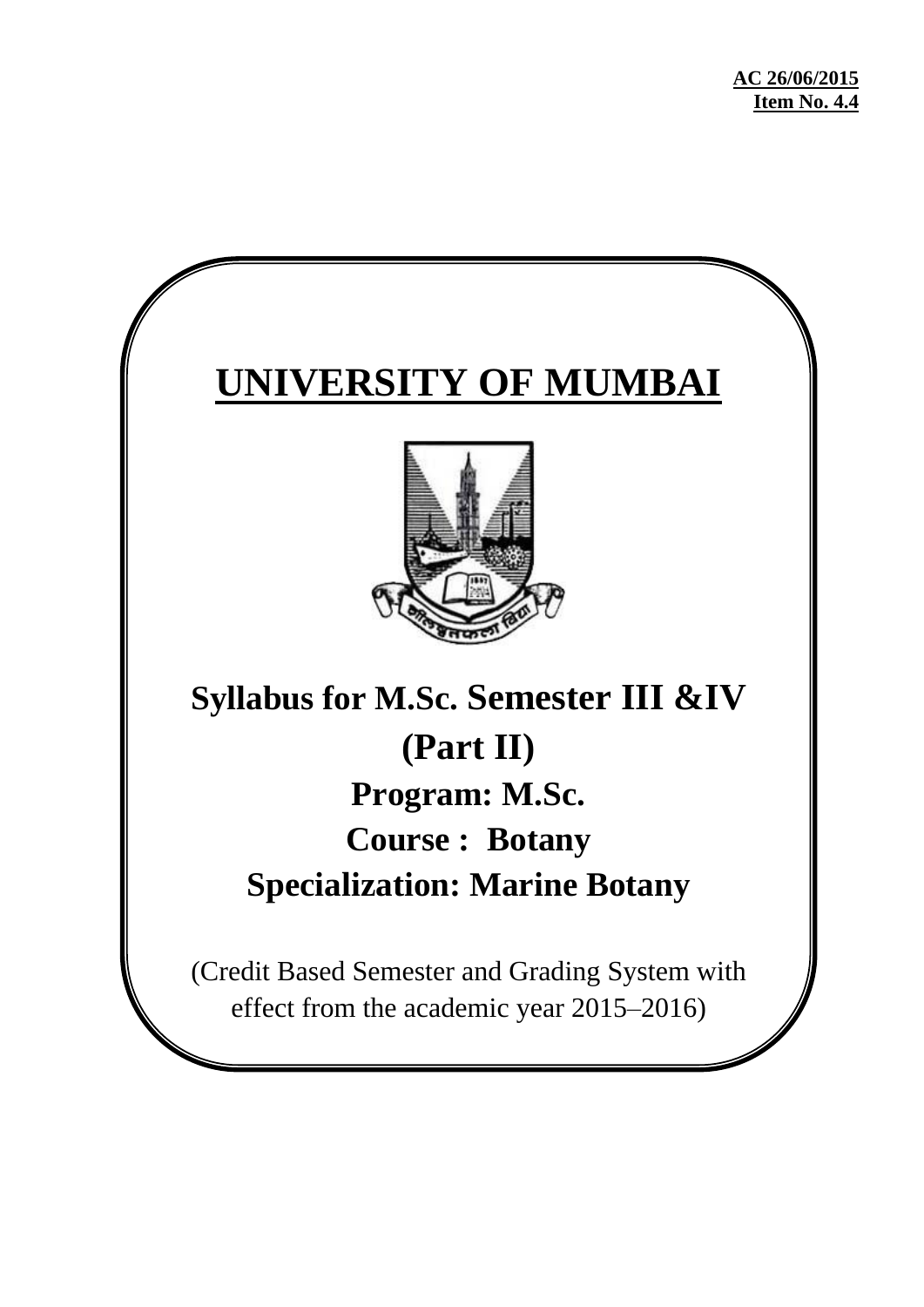| <b>Course Code</b> | <b>UNIT</b>  | <b>TOPIC HEADINGS</b>                                            | <b>Credits</b>          | L / Week |  |  |
|--------------------|--------------|------------------------------------------------------------------|-------------------------|----------|--|--|
|                    |              | <b>Paper Title: Marine Botany - General Aspects</b>              |                         |          |  |  |
| PSBOMB303          |              | <b>Marine Plant Groups</b>                                       |                         |          |  |  |
|                    | $\mathbf{I}$ | <b>Micro and Macroalgae</b>                                      | $\boldsymbol{4}$        |          |  |  |
|                    | Ш            | <b>Biodiversity of Mangroves</b>                                 |                         |          |  |  |
|                    | IV           | <b>Ecology of Mangroves</b>                                      |                         |          |  |  |
|                    |              |                                                                  |                         |          |  |  |
|                    |              | <b>Paper Title: Physiology and Biochemistry of Marine Plants</b> |                         |          |  |  |
|                    | L            | <b>Algal Physiology</b>                                          |                         |          |  |  |
| PSBOMB304          | $\mathbf{I}$ | <b>Mangroves - Physiology</b>                                    |                         |          |  |  |
|                    | III          | <b>Mineral Nutrition</b>                                         | $\overline{\mathbf{4}}$ |          |  |  |
|                    | IV           | <b>Regeneration in Mangroves,</b><br><b>Research in India</b>    |                         |          |  |  |

#### **SEMESTER III**

| PSBOMBP303 | <b>Marine Botany - General Aspects</b>         |  |
|------------|------------------------------------------------|--|
| PSBOMB304  | Physiology and Biochemistry of Marine Plants 2 |  |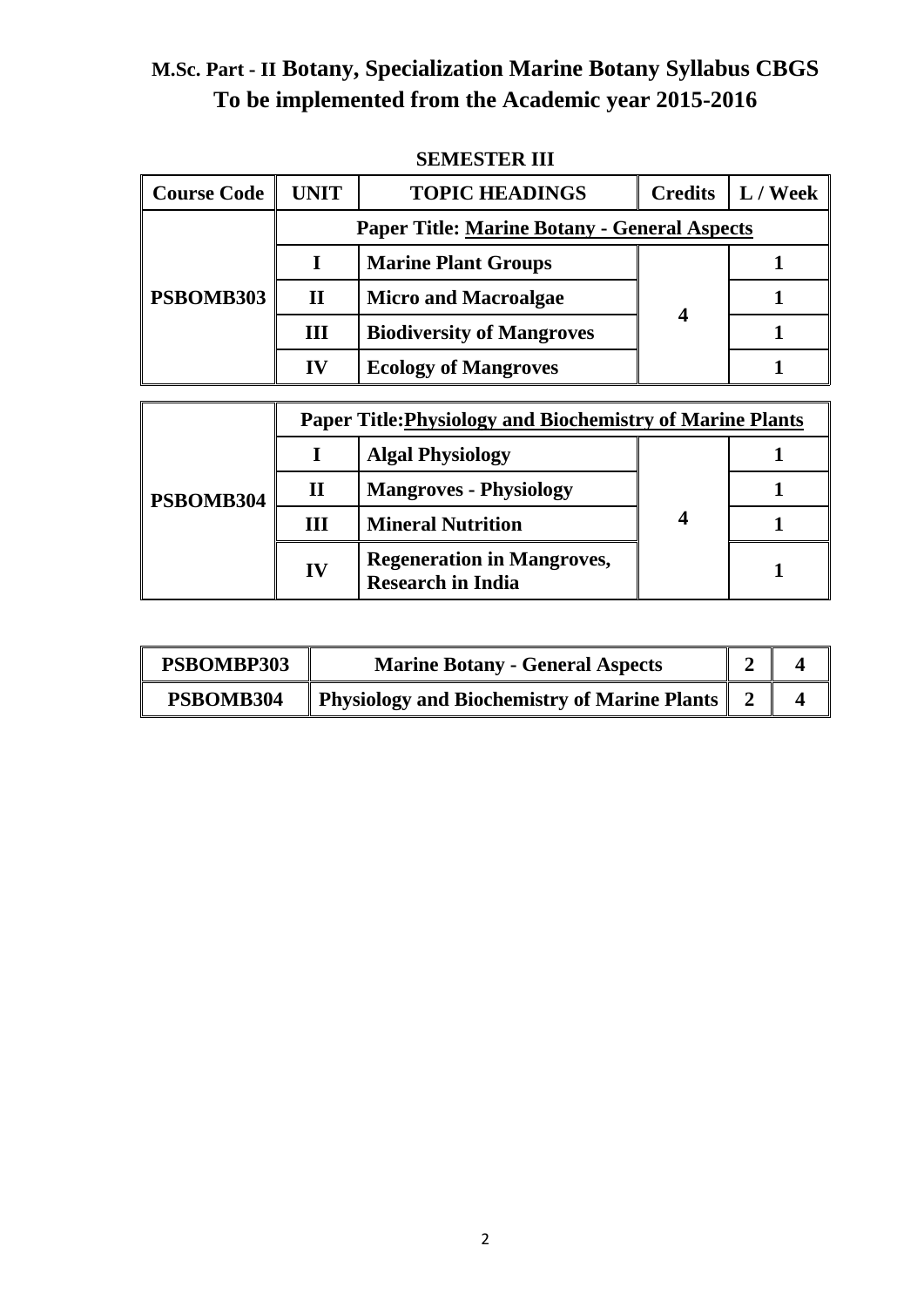| <b>Course Code</b> | UNIT         | <b>TOPIC HEADINGS</b>                                             | <b>Credits</b> | L / Week |
|--------------------|--------------|-------------------------------------------------------------------|----------------|----------|
|                    |              | <b>Title of the Paper: Marine Ecology</b>                         |                |          |
| PSBOMB403          |              | <b>Physical Oceanography and</b><br><b>Biotic Factors</b>         |                |          |
|                    | $\mathbf{I}$ | <b>Marine Chemistry</b>                                           |                |          |
|                    | Ш            | <b>Microbial Ecology</b>                                          | 4              |          |
|                    | IV           | <b>Marine Pollution and</b><br><b>Conservation of Ecosystems.</b> |                |          |

|           |    | <b>Title of the Paper: Applied Marine Botany</b> |  |  |
|-----------|----|--------------------------------------------------|--|--|
| PSBOMB404 |    | <b>Analytical Methods</b>                        |  |  |
|           | Н  | <b>Collection and Cultivation</b>                |  |  |
|           | Ш  | <b>Utilization of Marine Algae</b>               |  |  |
|           | IV | <b>Marine Bioresources</b>                       |  |  |

| PSBOMBP401 | <b>Marine Ecology</b>        |  |
|------------|------------------------------|--|
| PSBOMBP402 | <b>Applied Marine Botany</b> |  |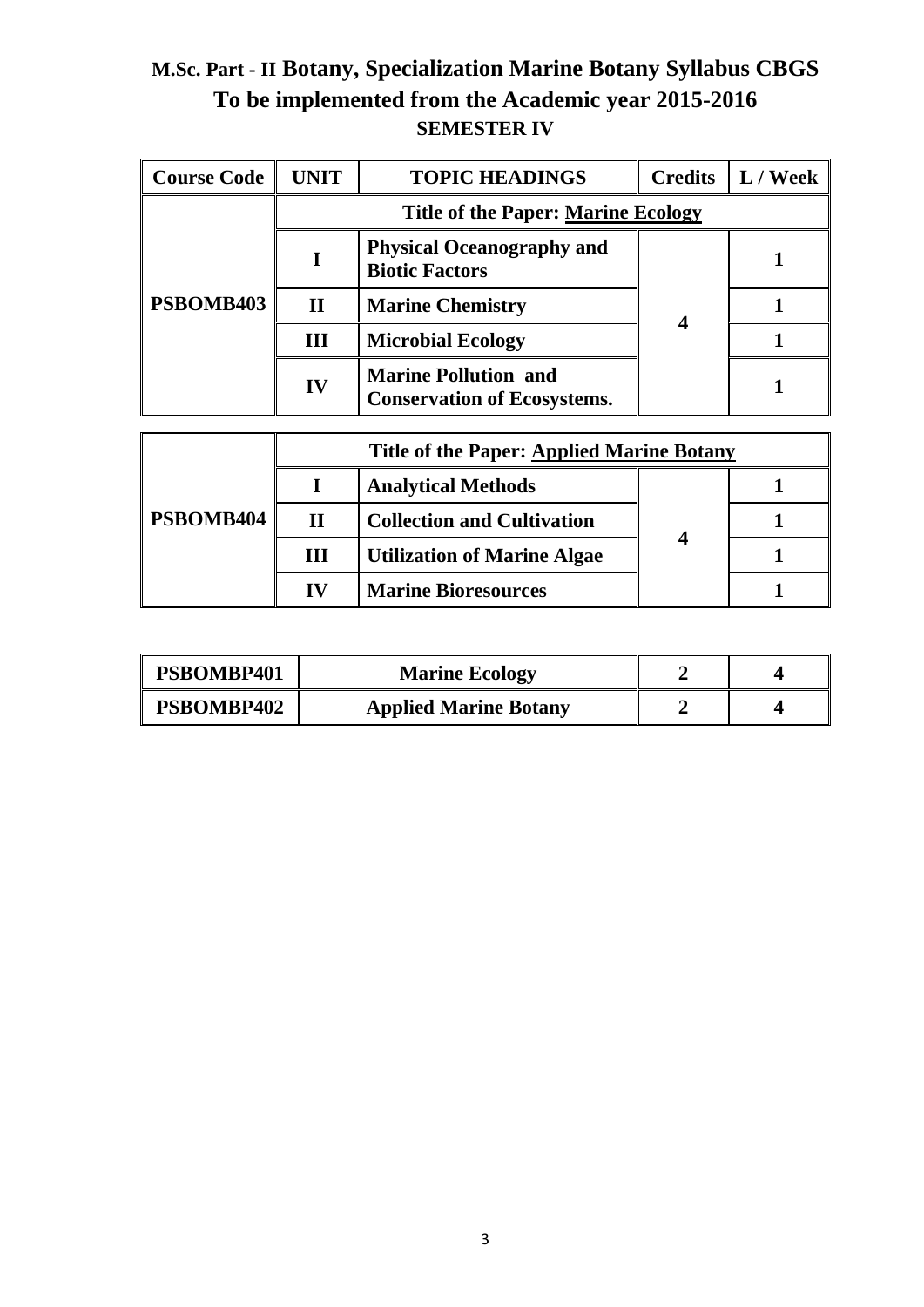# **Semester III Detailed Syllabus Theory**

| <b>Course Code</b> | Title                                                                                                                                                                                                                                                                                                                                                                                                                                           | Credits      |
|--------------------|-------------------------------------------------------------------------------------------------------------------------------------------------------------------------------------------------------------------------------------------------------------------------------------------------------------------------------------------------------------------------------------------------------------------------------------------------|--------------|
| PSBOMB303          | <b>Marine Botany: General Aspects</b>                                                                                                                                                                                                                                                                                                                                                                                                           | 4            |
| coccoliths.        | <b>Unit I: Marine Plant Groups</b><br>Introduction and classification, brief idea of Plankton, Nekton, Benthos.<br>Marine Phytoplankton- Dino -flagellates, Nano-plankton, Ultra-plankton,<br>Marine Fungi, Actinomycetes, Lichens and Bacteria in brief.<br>Fossil mangroves - General account                                                                                                                                                 | $\mathbf{1}$ |
|                    | <b>Unit II: Micro and Macroalgae</b><br>Taxonomy, cytology, ultrastructure, salient features of Cyanophyceae,<br>Bacillariophyceae, Chlorophyceae, Rhodophyceae and Phaeophyceae.<br>Life cycles of Pinnularia, Caulerpa, Sargassum, Fucus                                                                                                                                                                                                      | 1            |
|                    | <b>Unit: III Biodiversity of Mangroves</b><br>Brief introduction to creek, estuary, lagoon and delta formations. Definition of<br>'Mangrove", distribution- biogeography of Indian Mangroves, east and west<br>coast mangroves, Mangrove forests.<br>Salient features of important mangrove families such as Rhizophoraceae,<br>Sonneratiaceae, Avicenniaceae, Myrsinaceae, Acanthaceae.<br>Salt marshes, sea grasses and sand dune vegetation. | 1            |
| $\bullet$          | <b>Unit: IV Ecology and Mangroves</b><br>Diversity, distribution, zonation structure.<br>Ecological significance. Anatomical, physiological, morphological<br>adaptations, vivipary and its role                                                                                                                                                                                                                                                | 1            |

#### **References :-**

- 1. Chapman VJ (1976). Coastal Vegetation. IIndedition.Pergamon Press. New York.
- 2. Desikachary, T.V. (1975). Marine Plants.N.C.E.R.T. New Delhi.
- 3. Kumar H.D. Introduction to Phycology.
- 4. Kumar H.D and Singh H.N. (1990).AlgaeAffiliated East West PressPvt.ltd.Publ. New Delhi.
- 5. McConnaughey,B.H. (1974). Introduction to Marine Biology.
- 6. Ranade,D.R. and Gadre,R.V. (1988). Microbial Aspects of Anaerobic Digestion.Laboratory Manual. M.A.C.S. Pune.
- 7. Sambamurthy, A.V.S.S.(2005). A Text Book of Algae.
- 8. Santhanam,R.; Ramnathan, N.;Venkataramanjan, K.andJegathanam,G.(1987). Phytoplankton of Indian Seas, and Aspects of Marine Botany. Daya Publication Home. Delhi.
- 9. Sen Neera and KumudranjanNaskar, (2003). Algal Flora of Sunderbans.
- 10. Sharma O. P. (1986) A Text Book of Algae Tata McGraw Hill Publication Publications
- 11. Stein, J.R.(1973). Handbook of Phycological Methods. Cambridge University Press.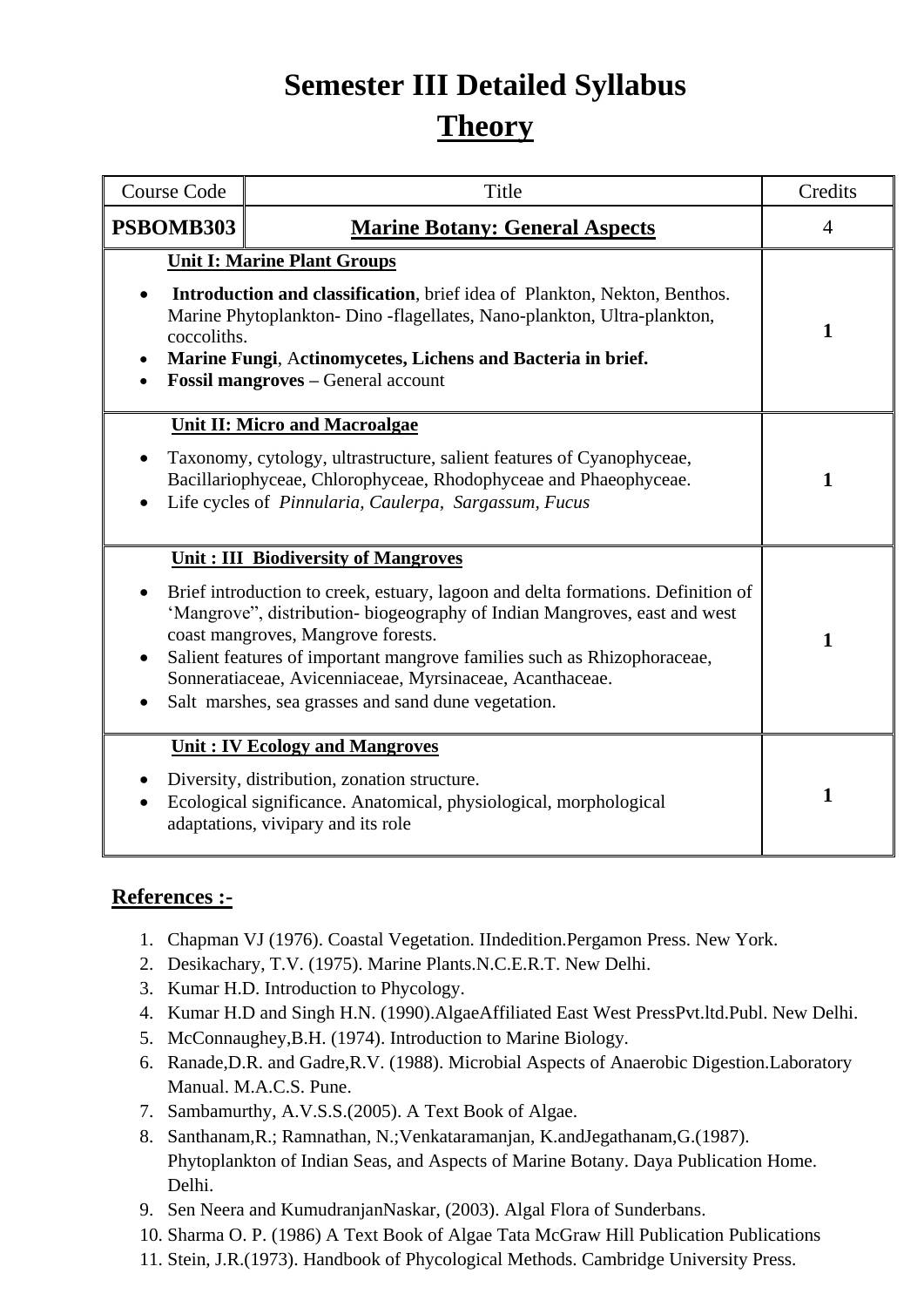12. Trainor, F.R.. Introductory Phycology.

13. Vashishta, B.R.(1995). Algae. S. Chand and Co.Ltd. New Delhi.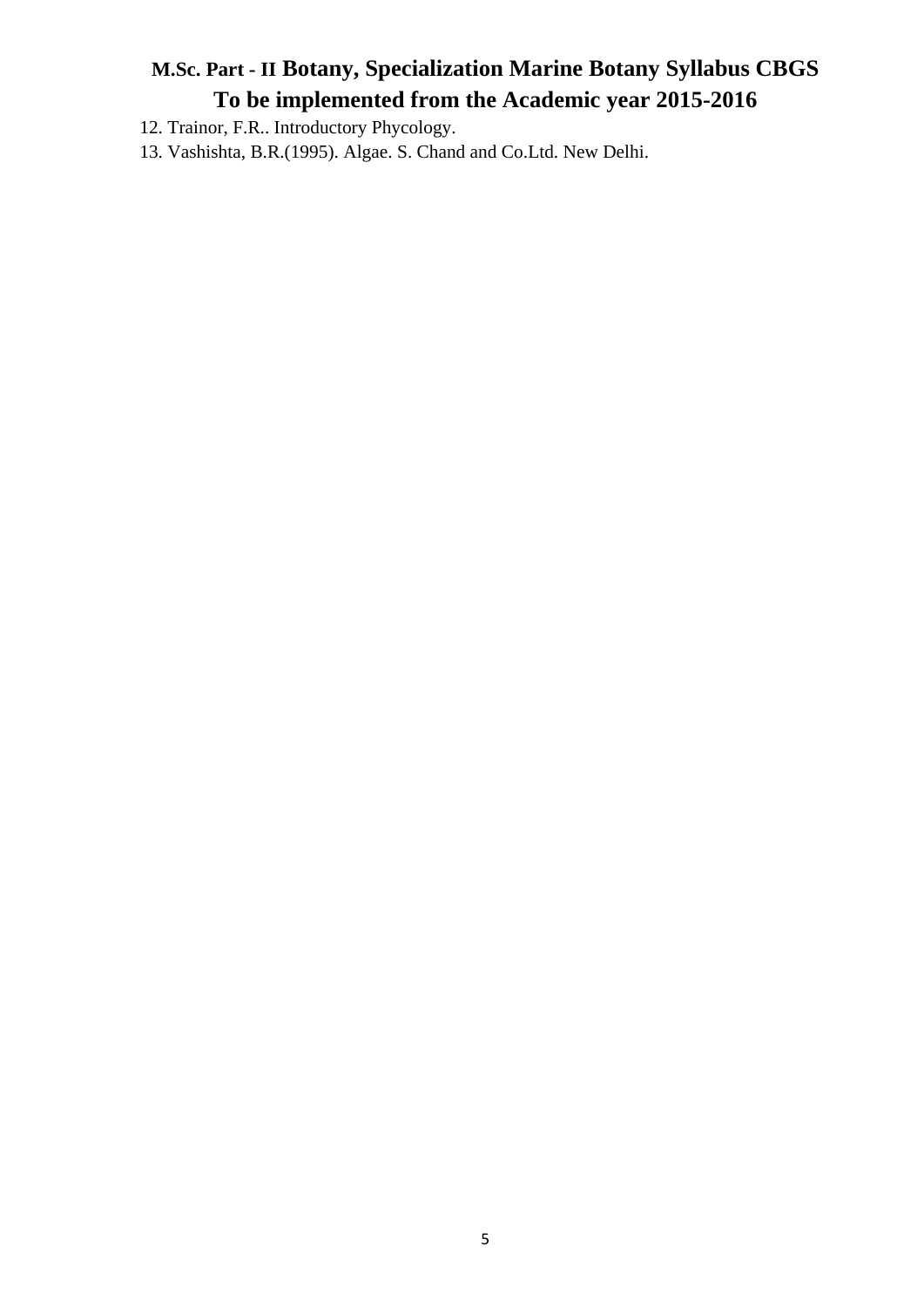| Course Code                  | Title                                                                                                                                                                                                                                                                                                                                                                                                                                                                                                                                                                                 | Credits        |
|------------------------------|---------------------------------------------------------------------------------------------------------------------------------------------------------------------------------------------------------------------------------------------------------------------------------------------------------------------------------------------------------------------------------------------------------------------------------------------------------------------------------------------------------------------------------------------------------------------------------------|----------------|
| PSBOMB304                    | <b>Physiology and Biochemistry of Marine Plants</b>                                                                                                                                                                                                                                                                                                                                                                                                                                                                                                                                   | $\overline{4}$ |
|                              | <b>Unit I: Algal Physiology</b><br>Photosynthesis in Marine Algae - Fine structure and properties of algal<br>plastids, photosynthetic pigments in different algal groups, carbon fixation,<br>photosynthesis in marine macro-algae -light absorption, effect of low light<br>condition, photosynthetic rate. $C_3$ versus $C_4$ charateristics in marine algae.<br><b>Storage and Structural Components in Algae</b> :- Seaweed polysaccharides,<br>chemical structure, properties and extraction of agar, carrageenan and alginic<br>acid. Low molecular weight compounds in algae. | 1              |
|                              | <b>Unit II: Mangroves Physiology</b><br><b>Photosynthesis in Mangroves</b> – Stomatal behaviour, carbon fixation, initial<br>products of photosynthesis, enzymes, role of aspartate, accumulation of free<br>amino acids, photorespiration.<br><b>Bioactive Compounds in Mangroves</b> :- A brief idea of occurrence and<br>importance of these compounds.<br>Effect of flooding on growth of halophytes.                                                                                                                                                                             | 1              |
| phytohormones.               | <b>Unit: III Mineral Nutrition</b><br><b>Mineral Nutrition</b> – Nutrient requirement-essential elements, vitamins for<br>growth of algae. Availability in sea water, uptake, factors affecting, metabolic<br>role of essential nutrients.<br><b>Salt Regulation in Halophytes</b> – Salt glands and salt secretion. Ultrastructure<br>of salt glands. Sodium Pumps, selective ion absorption.<br><b><u>Salinity and Metabolism –</u></b> Influence of salinity on photosynthesis, induction<br>of CAM, membrane transport under salinity, effect of salinity on growth and           | 1              |
| in mangroves.<br>their work. | Unit: IV Mangroves- Regeneration, Research in India<br><b>Regeneration in Mangroves</b> – methods of natural and artificial regeneration<br>Marine Algal Research in India: - Important Research centres in India and<br>Mangrove Research in India :- Major research centres in India and their                                                                                                                                                                                                                                                                                      | 1              |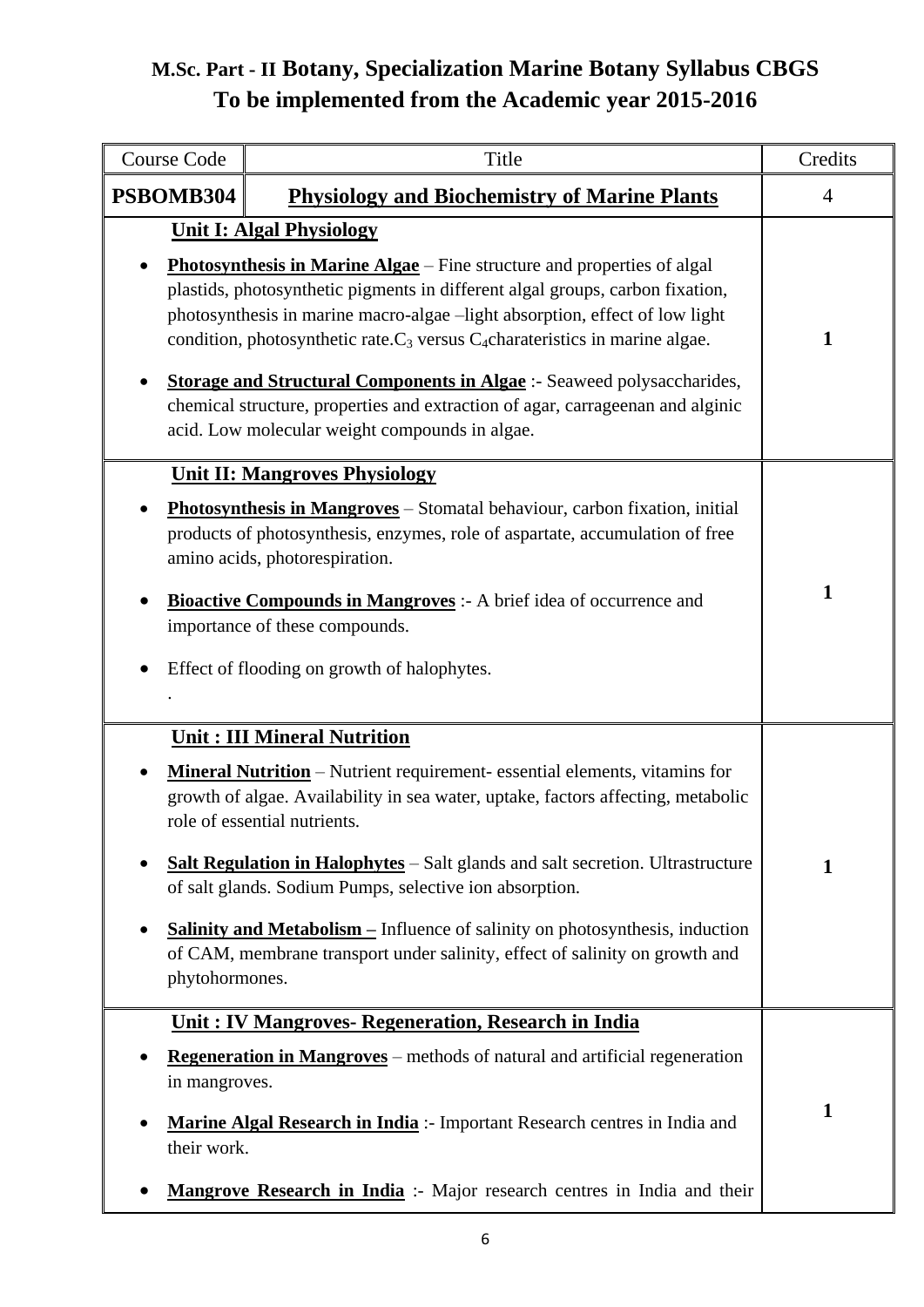contribution. .

#### **References :-**

- 1. Chapman, V.J. (1976) : Coastal Vegetation. IInd edition. Pergamon Press. New York.
- 2. Ring, M. (1982) : The biology of Marine Plants. Edward Arnold Publishers, London.
- 3. Gerald, E. Ecophysiology of Economic Plants in Arid and Semiarid Land.
- 4. Jackson, D.F. (1972) Algae and Man. Plenum Press.
- 5. Lobban, C.S. and Harrison, P.J. (1985) : Seaweed Ecology and Physiology. Cambridge University Press.
- 6. Sambamurthy,A.V.S.S.(2005) : A Text Book of Algae.
- 7. Stein, J.R. (1973) : Handbook of Phycology and Biochemistry.
- 8. Stewart, W.D. (1974) : Algal Physiology and Biochemistry.
- 9. Waisel,Y. (1972) : Biology of Halophytes. Academic Pres, London and New York.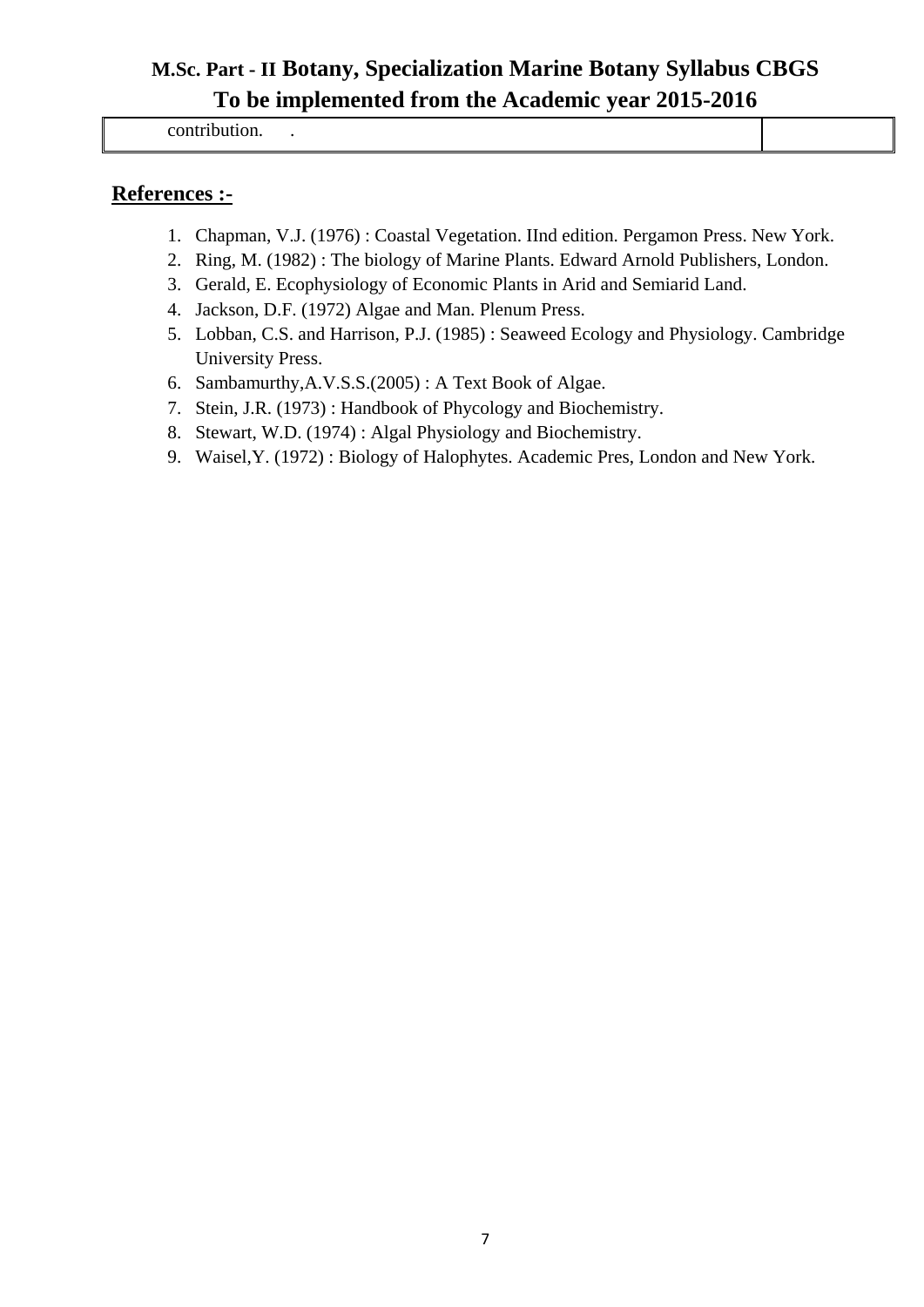## **Practical**

| Code                                                                            | <b>Title</b>                                                                                                              | <b>Credits</b>   |  |  |
|---------------------------------------------------------------------------------|---------------------------------------------------------------------------------------------------------------------------|------------------|--|--|
| PSBOMBP301                                                                      | <b>Marine Botany - General Aspects</b>                                                                                    | $\boldsymbol{2}$ |  |  |
| 1.                                                                              | Study of characteristic features of members of Chlorophyceae -<br>Enteromorpha, Chaetomorpha, Ulva, Caulerpa, Bryopsisetc |                  |  |  |
| 2.                                                                              | Study of characteristic features of Phaeophyceae – Padina, Dictyota, Sargassum etc.                                       |                  |  |  |
| 3.                                                                              | Study of characteristic features of Rhodophyceae - Gracilaria, Gelidium, Hypneaetc.                                       |                  |  |  |
| 4.                                                                              | Isolation of marine fungi and its identification                                                                          |                  |  |  |
| 5.                                                                              | Sampling and identification of phytoplankton.                                                                             |                  |  |  |
| 6.                                                                              | Demonstration of phytoplankton/algal culture technique.                                                                   |                  |  |  |
| 7.                                                                              | Study of mangrove associates- Aleuropus, Halophilaetc                                                                     |                  |  |  |
| 8.                                                                              | Type study of mangroves from Rhizophoraceae.                                                                              |                  |  |  |
| 9.                                                                              | Type study of mangroves from Avicenniaceae and Sonneratiaceae.                                                            |                  |  |  |
|                                                                                 | 10. Type study of mangroves from Myrsinaceae and Acanthaceae.                                                             |                  |  |  |
|                                                                                 | 11. Study of sand dune plants - Spinifex, Ipomoea etc.                                                                    |                  |  |  |
| PSBOMBP302                                                                      | <b>Physiology and Biochemistry of Marine Plants</b>                                                                       | $\overline{2}$   |  |  |
|                                                                                 | 1. Estimation of pigments from marine algae $-\text{ch}l\ a,b,c,d$ , carotenoids, phycobilins                             |                  |  |  |
| 2.                                                                              | Isolation of agar agar from algal material.                                                                               |                  |  |  |
| 3.                                                                              | Extraction and estimation of alginic acid and carrageenan from marine algae.                                              |                  |  |  |
| 4.                                                                              | Estimation of total carbohydrates from marine algae.                                                                      |                  |  |  |
| 5.                                                                              | Determination of organic matter content from sediment.                                                                    |                  |  |  |
|                                                                                 | 6. Determination of TAN of succulent marine plants like Sessuvium, Lumnitzera                                             |                  |  |  |
| 7. Regeneration studies in some mangrove species.                               |                                                                                                                           |                  |  |  |
| Determination of free amino acid content in saline and non-saline plants.<br>8. |                                                                                                                           |                  |  |  |
| 9.                                                                              | Estimation of proline from saline and non-saline species.                                                                 |                  |  |  |
|                                                                                 | 10. Estimation of tannins from bark/stems of different mangroves                                                          |                  |  |  |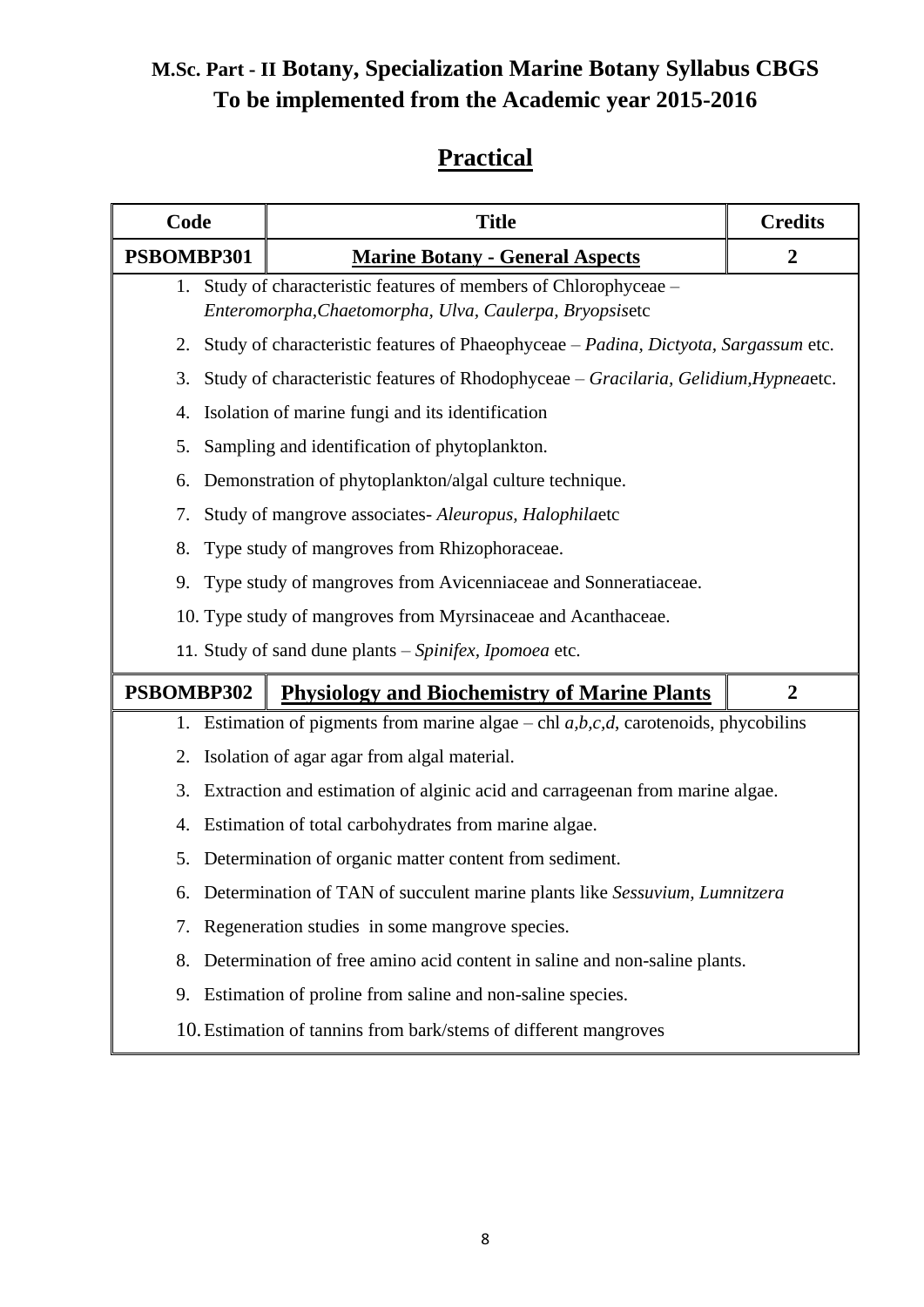# **M.Sc. Part - II Botany, Specialization Marine Botany Syllabus CBGS To be implemented from the Academic year 2015-2016 Semester IV Detailed Syllabus Theory**

| Course Code           | Title                                                                                                                                                                                                                                                                                                                                                                                                                                                                                                                                                           | Credits |
|-----------------------|-----------------------------------------------------------------------------------------------------------------------------------------------------------------------------------------------------------------------------------------------------------------------------------------------------------------------------------------------------------------------------------------------------------------------------------------------------------------------------------------------------------------------------------------------------------------|---------|
| PSBOMB403             | <b>Marine Ecology</b>                                                                                                                                                                                                                                                                                                                                                                                                                                                                                                                                           | 4       |
|                       | <b>Unit I: Physical Oceanography &amp; Biotic Factors</b><br><b>Physical Oceanography</b> : The role and observations in oceanography –<br>oceans and seas, their dimension, physical properties of sea water - salinity,<br>temperature-density in space and time, $O_2$ , $CO_2$ , nutrients, oceanic mixed layer<br>and thermocline. Ocean currents and their movement, equatorial processes- El<br>Nino, Indian ocean circulation.<br><b>Biotic factors-</b> floral and faunal components. Role of phytoplanktons, water<br>blooms and red tide phenomenon. | 1       |
|                       | <b>Unit II: Marine Chemistry</b><br>Major and minor elements in sea water, chlorinity, salinity - Definition,<br>significance and measurement. Solubility of gases in sea water - dissolved<br>O2, CO2, pH, alkalinity, percentage composition of inorganic carbon, calcium<br>carbonate precipitation.<br>Micronutrient elements in sea water (P,N,Si), N:P ratios, stoichiometry and<br>uptake and regeneration of nutrient elements.                                                                                                                         | 1       |
|                       | <b>Unit: III: Microbial Ecology</b><br>Microbial Ecology of Coastal Ecosystem - Mycorrhizal relations, coastal<br>vegetation and nitrogen fixation, detritus based food chain.<br><b>Microbial Ecology of Coral Reefs</b> – occurrence, distribution and types.<br>Calcification, reef algae, natural and anthropogenic stress, restoration and<br>conservation of coral ecosystem, concept of marine park.                                                                                                                                                     | 1       |
| <b>Ecosystem</b><br>٠ | <b>Unit: IV Marine Pollution &amp; Conservation of Mangrove</b><br><b>Marine Pollution</b> ; types, sources and impact. Toxic metal pollution, oil,<br>sewage, pesticide, radioactive pollution and effect of waste disposal on marine<br>ecosystem. Biomagnification.<br>Conservation of mangrove ecosystem; need for conservation, human<br>impact, role of global institutions and NGO's in India.                                                                                                                                                           | 1       |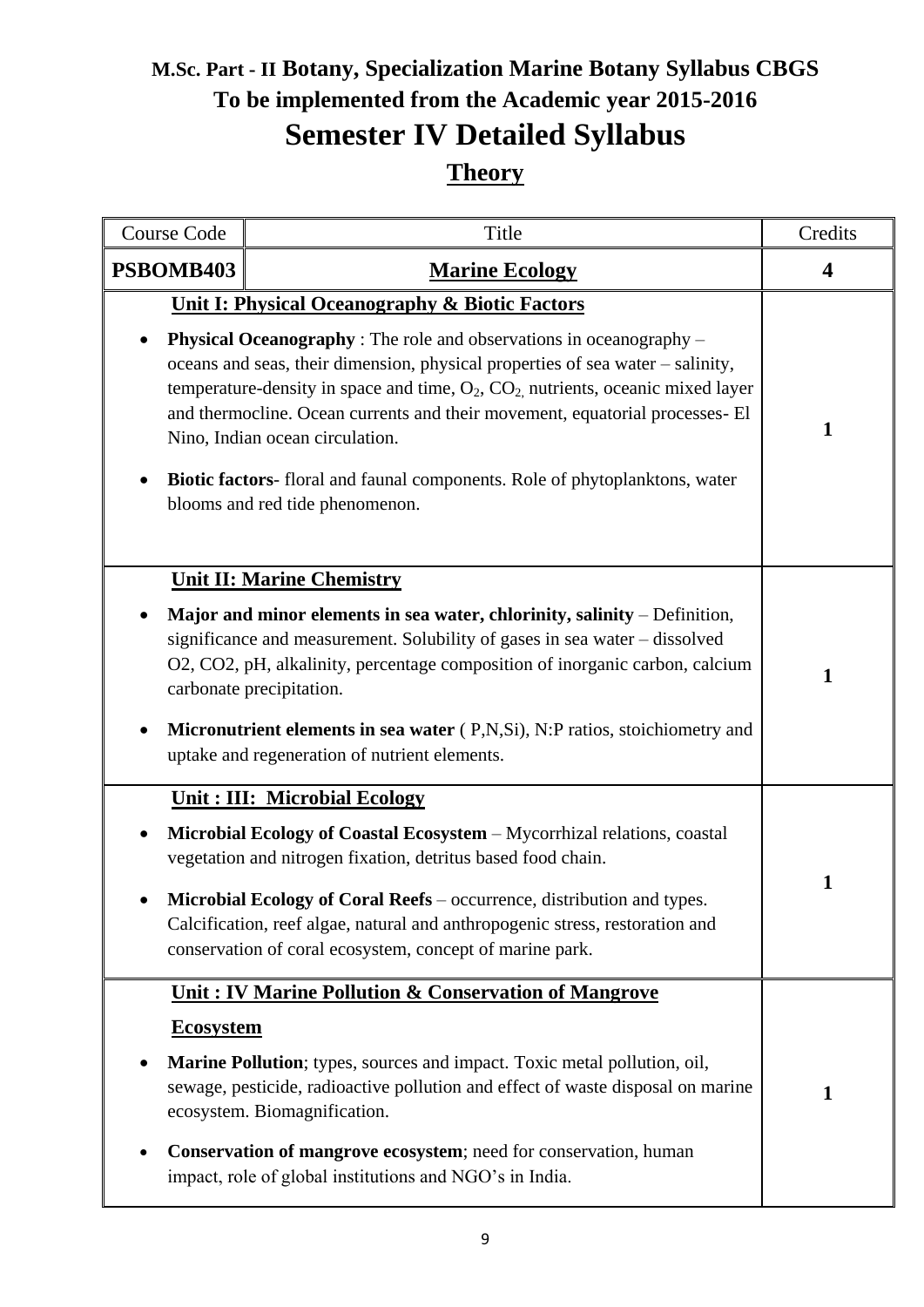#### **References:-**

- 1. Svedrup,H.U., Johnson,M.W.andFlemming,R.H.(1962) The Ocean: Their Physics, Chemistry and Biology, Asia Publ.House, New Delhi.
- 2. Pierson,W.J.andNewmann,G.S (1966) Principles of Physical Oceanography, Prentice Hall,Inc., New Jersey. U.S.A.
- 3. Riley,J.P.and Chester,R (1981).Introduction to marine chemistry,.
- 4. Riley,J.P.and Skirrow,G. (1975) Chemical Oceanography ( Vol.1,2.3&8),.
- 5. Martin,D.F )1970) Marine Chemistry Vol.2..
- 6. Daves,C.J.(1985). Marine Botany, Physiology and Ecology of Seaweeds.
- 7. Dawson (1960) Marine Botany.
- 8. Lobban,C.S. and Harrison,P.J. (1985) Seaweed ecology and physiology. Cambridge University Press.
- 9. Naskar, Kumundrajan and Rathindranath Mandal (1999). Ecology and Biodiversity of Indian Mangroves.
- 10. Pandey,B.P, (1994) Algae S.Chand New Delhi.
- 11. Current Trends in Life Sciences, Vol23: Agromicrobes, Today and Tomorrow. New Delhi.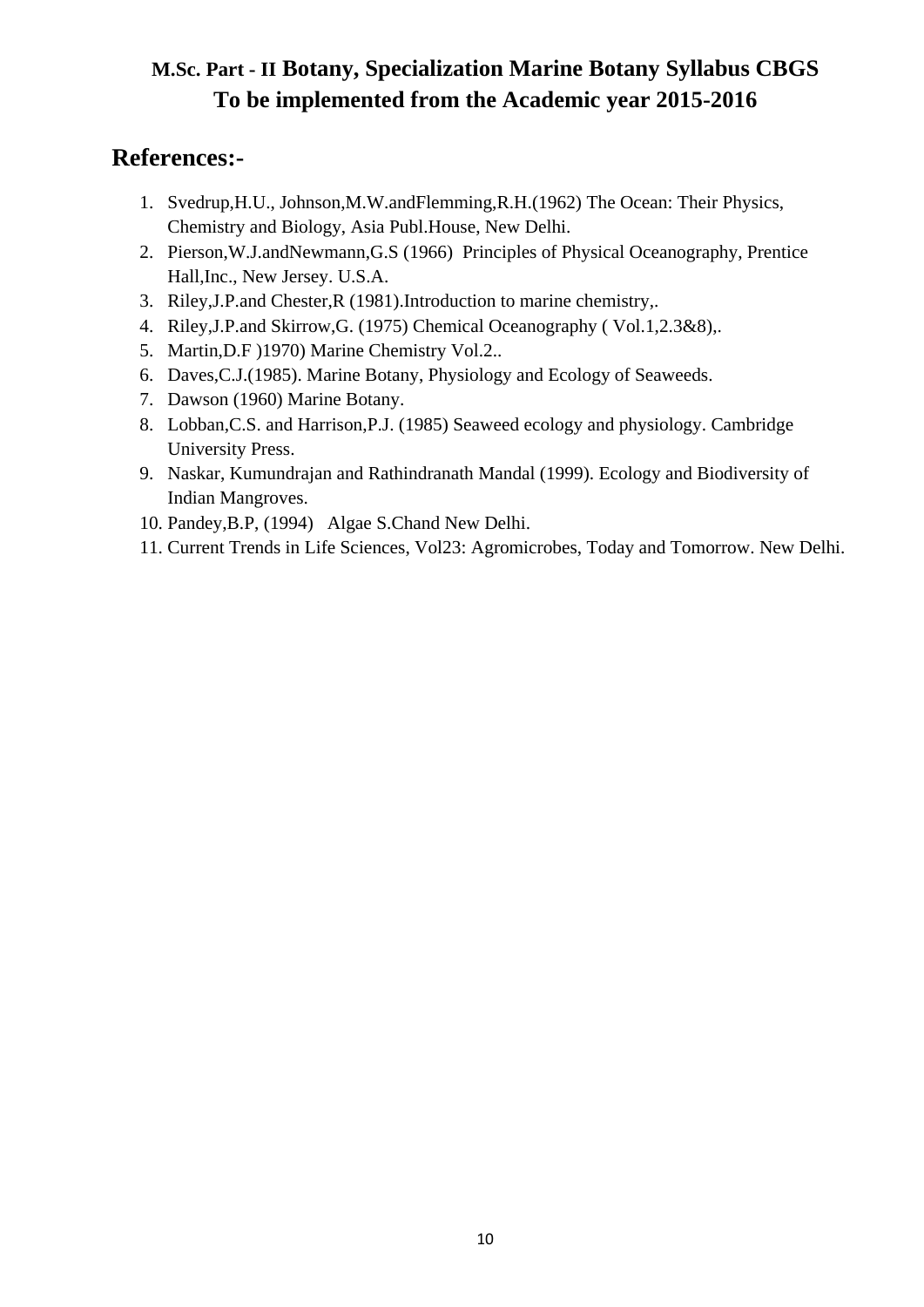| <b>Course Code</b> | Title                                                                                                                                                                                                                                                                                                                                      | Credits                 |
|--------------------|--------------------------------------------------------------------------------------------------------------------------------------------------------------------------------------------------------------------------------------------------------------------------------------------------------------------------------------------|-------------------------|
| PSBOMB404          | <b>Applied Marine Botany</b>                                                                                                                                                                                                                                                                                                               | $\overline{\mathbf{4}}$ |
|                    | <b>Unit I: Analytical Methods</b>                                                                                                                                                                                                                                                                                                          |                         |
|                    | <b>Methods of Analysis:</b> Primary productivity measurement (biomass)<br>harvesting, litter fall, gas exchange, modelling technique). Standing crop,<br>species diversity index, similarity index etc.<br>Mangrove survey by Remote sensing application. Use of remote sensing<br>technique in mapping of mangrove vegetation use of GPS. | 1                       |
|                    | <b>Unit II: Collection, Cultivation, Applications and Uses</b>                                                                                                                                                                                                                                                                             |                         |
|                    | Methods of Collection and Preservation of Marine Algae – Collection,<br>chemical preservation, herbarium technique, storage of specimens.                                                                                                                                                                                                  |                         |
|                    | Laboratory culture and cultivation of algae ; Use of natural and synthetic<br>culture media, difficulties in getting axenic culture.                                                                                                                                                                                                       | 1                       |
|                    | Commercial Cultivation of Seaweeds; Traditional and recent methods.<br>Mariculture of Porphyra, Laminaria, Undaria, Gracilaria etc.                                                                                                                                                                                                        |                         |
|                    | <b>Unit: III Utilization of Marine Algae</b>                                                                                                                                                                                                                                                                                               |                         |
|                    | Utilization of Seaweeds, species used as food and fodder, application to soil<br>as a fertilizer or manure, madeicinal uses, source for iodine. Industrial<br>application of seaweeds.                                                                                                                                                     | $\mathbf{1}$            |
|                    | <b>Utilization of Diatoms: application and uses.</b>                                                                                                                                                                                                                                                                                       |                         |
|                    | <b>Unit: IV Marine Bioresouces</b>                                                                                                                                                                                                                                                                                                         |                         |
| ornamentals.       | <b>Coastal Bioresources</b> :- Bioresource profile, wild bioresources – food, feed,<br>fodder, fire wood, timber, medicinal products, potential genetic resources,                                                                                                                                                                         | 1                       |
|                    | <b>Domestic Bioresources</b> – crops, cereals, pulses, oil crops, horticultural crops,<br>livestock, aquaculture, apiculture.                                                                                                                                                                                                              |                         |

#### **References**

- 1. Biotechnology of Microalgae. Beck
- 2. Bhosale,L.J.(2005). Mangroves of Maharashtra. (Field Guide). Shivaji University, Kolhapur.
- 3. Chapman, V.J.. Coastal Vegetation. IInd edition. PergamonPress.New York.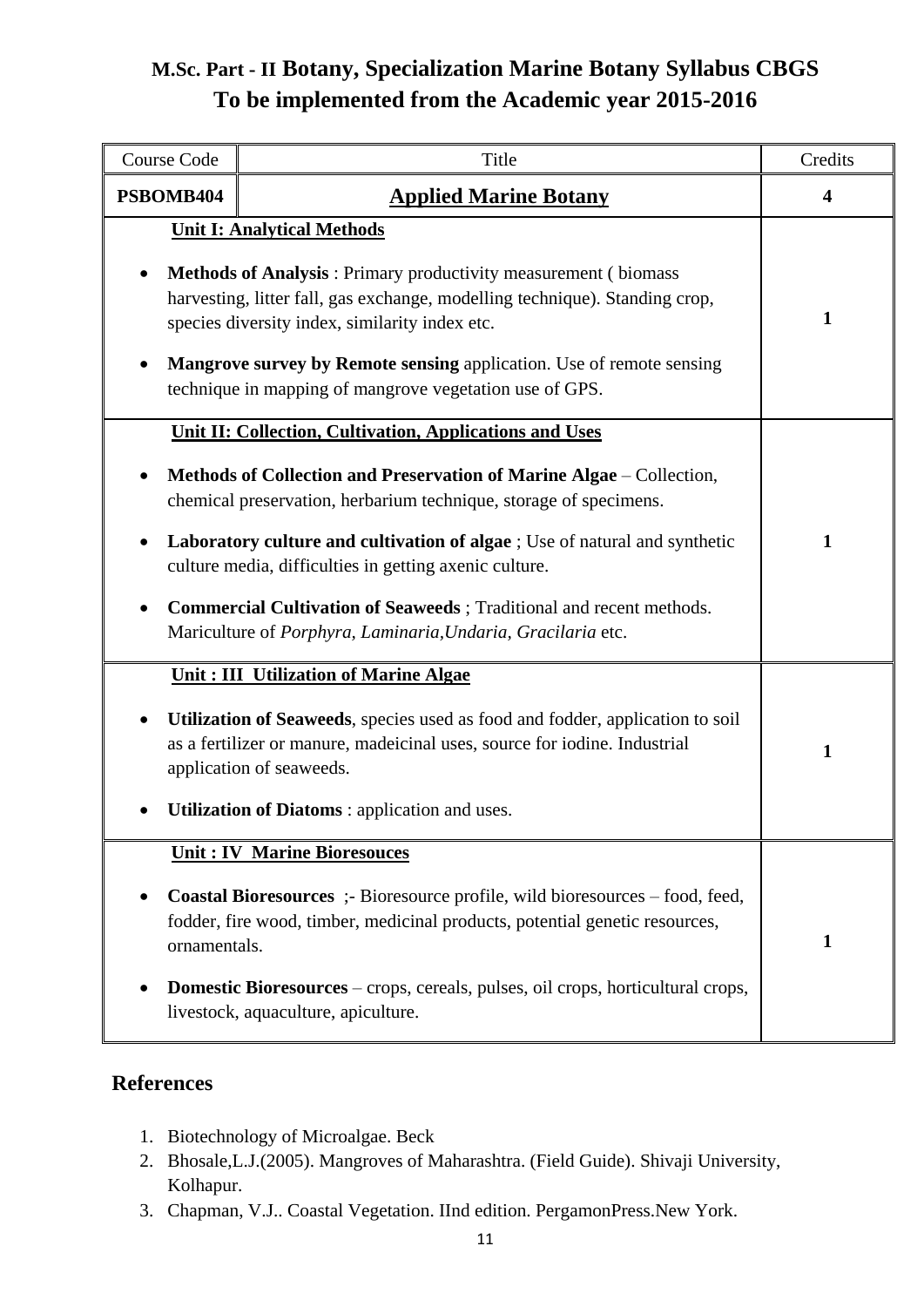- 4. Jackson,D.F.(1972).Algae and Man. Plenum Press.
- 5. Kannupandi,T.(1998). Coral Reefs of India.State of Report.ENVIS Publication Series 2/98.
- 6. Krishnamurthy,V.(1985). Marine Plants, ( A.G. Untawale, Asso. Editor), Seaweed research and Utilization Association, Madras.
- 7. Santhanam,R.; Ramnathan,N.; Venkataramanjan,K.andJegathanam,G.(1987). Phytoplankton of Indian Seas and Aspects of Marine Botany. Daya Publication Home. Delhi.
- 8. Tein,J.R.(1973). Handbook of Phycological Methods. Cambridge University Press.
- 9. Stoemer,E.F. and Smol, J.P. The Diatoms. Applications for Environment and Earth Sciences.
- 10. Swaminathan,M.S. Research Foundation (2003). Bioresources Status in Selected Coastal Location. National Bioresource Development Board( Dept of Biotechnology) Govt. of India.
- 11. Trainor,F.R. Introductory Phycology.